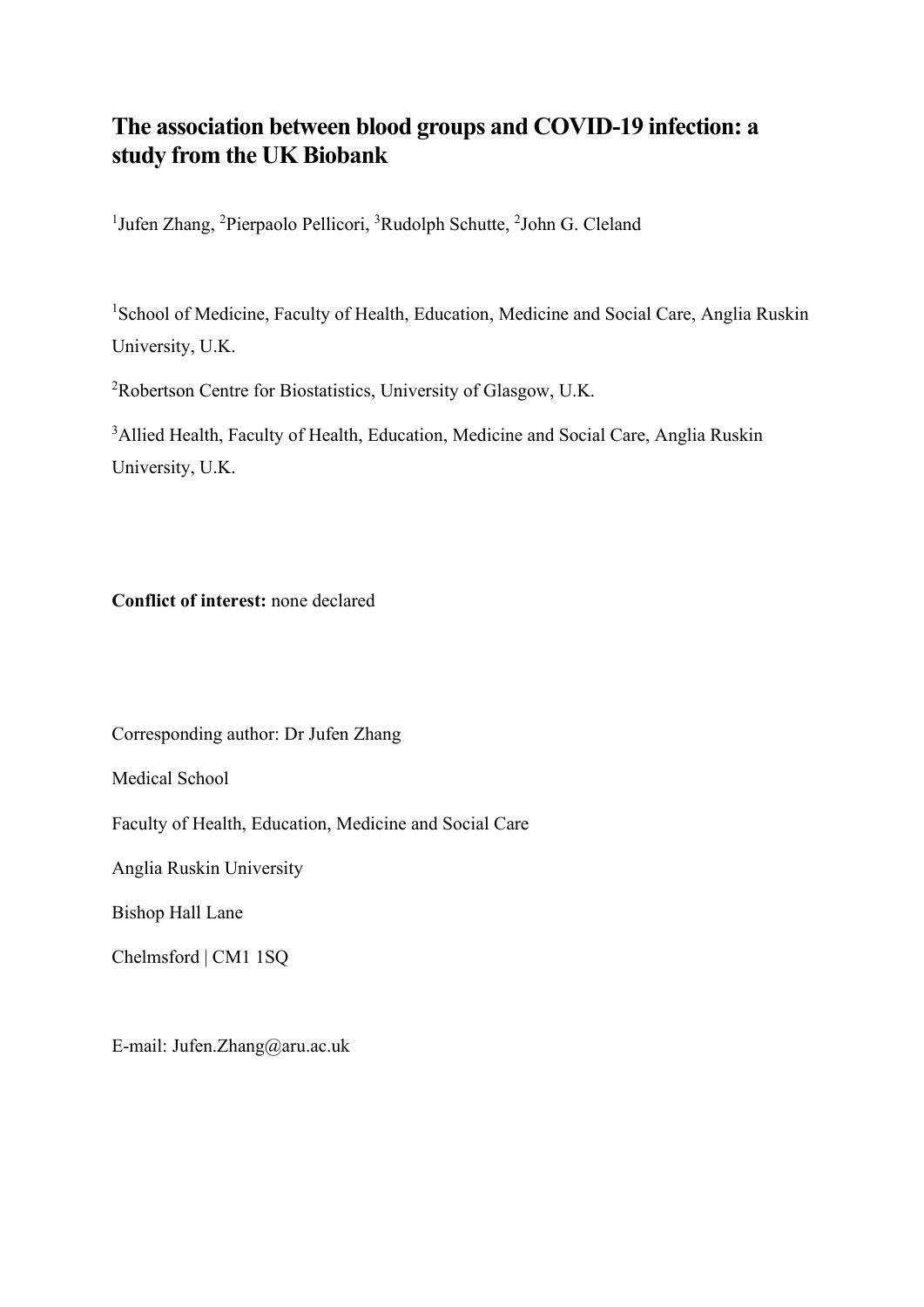Blood groups might influence susceptibility to COVID-19 [1-7]. We investigated associations between blood groups and COVID-19 infection in UK Biobank participants, a prospective population-based study that, between 2006 and 2010, enrolled 502,620 people aged 38–73 years in the United Kingdom. All participants gave written informed consent for their data to be used for research purposes, which was also approved by an ethics committee.

Six blood group genotypes (AA, AB, AO, BB, BO and OO) provided four phenotypes (A, B, AB and O) [2]. Blood groups O (43.4%;  $n = 211,412$ ) and A (43.4%; AA Genotype:  $n =$ 36,332; AO Genotype:  $n = 175,173$ ) were similarly common; blood groups B (9.6%; BB genotype:  $n = 2,789$ ; BO genotype:  $n = 44,049$ ) and AB (3.6%;  $n = 17,610$ ) less so. Blood group was not available for  $15,520$  (3.0%) participants. By the  $24<sup>th</sup>$  of August 2020, of 18,221 participants (3.6%) tested for COVID-19, 1,713 (0.3% of all participants) had at least one positive test, of whom 623 (36.4%) were hospitalised and 318 (18.6%) died. Of those who tested negative, 4,623 were hospitalised (28.0%) and 597 (3.6%) died. Blood group was known for all but 635 (3.5%) of those tested. Amongst those tested for COVID-19, median age (70 years at the time of infection) and the proportions who were men (48%) were similar amongst blood groups but those with blood group B were less likely to be white (82.7%) compared to other blood groups (89.3% for O, 91.6% for A and 85.2% for AB). Participants had similar level of higher education (college or university) for all blood groups (28%).

The percentage of participants tested was similar amongst blood groups as was the rate of positive tests for COVID-19 (Table 1). However, participants with blood group O were less likely to be hospitalised with COVID-19 after a positive test (33.3% versus 38.0%). Amongst those who tested negative for COVID-19, the rate of subsequent hospitalisation was similar amongst blood groups (data not shown).

In contrast to our results, others have found that people with blood group O have lower rates for a positive COVID-19 test but that the risk of developing severe symptoms requiring hospitalisation after a positive test is similar amongst blood groups [3][4][5]. The reasons for these observed associations and the disparities amongst reports remain speculative [6, 7] but could reflect the play of chance, differences in case ascertainment or variations in the prevalence of blood groups according to ethnicity. We did not have information on Rhesus factor or other blood groups. To date, too few deaths have occurred to conduct reliable analyses for mortality. Our findings should be added to the accumulating evidence on the relationship between blood group and COVID-19.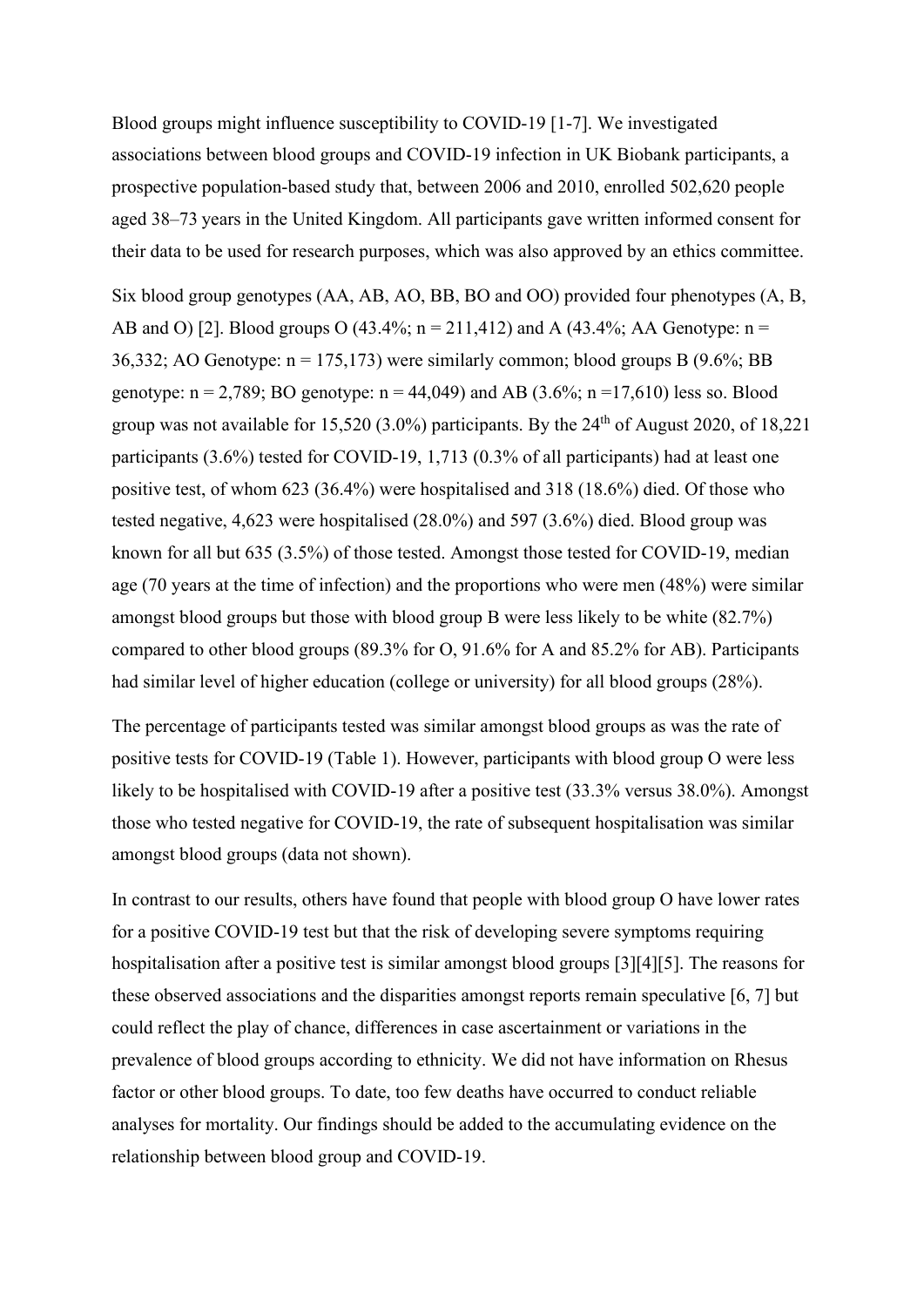### **Acknowledgements**

This research has been conducted using UK Biobank resource under application number

23183.

## **Disclosure**

The authors declared no conflict of interest.

# **Authors contributions**

JZ, JC designed the study and drafted the letter; JZ, JC, PP and RS interpreted the data; JZ analyzed

the data. All authors critically revised and approved the final version of the letter.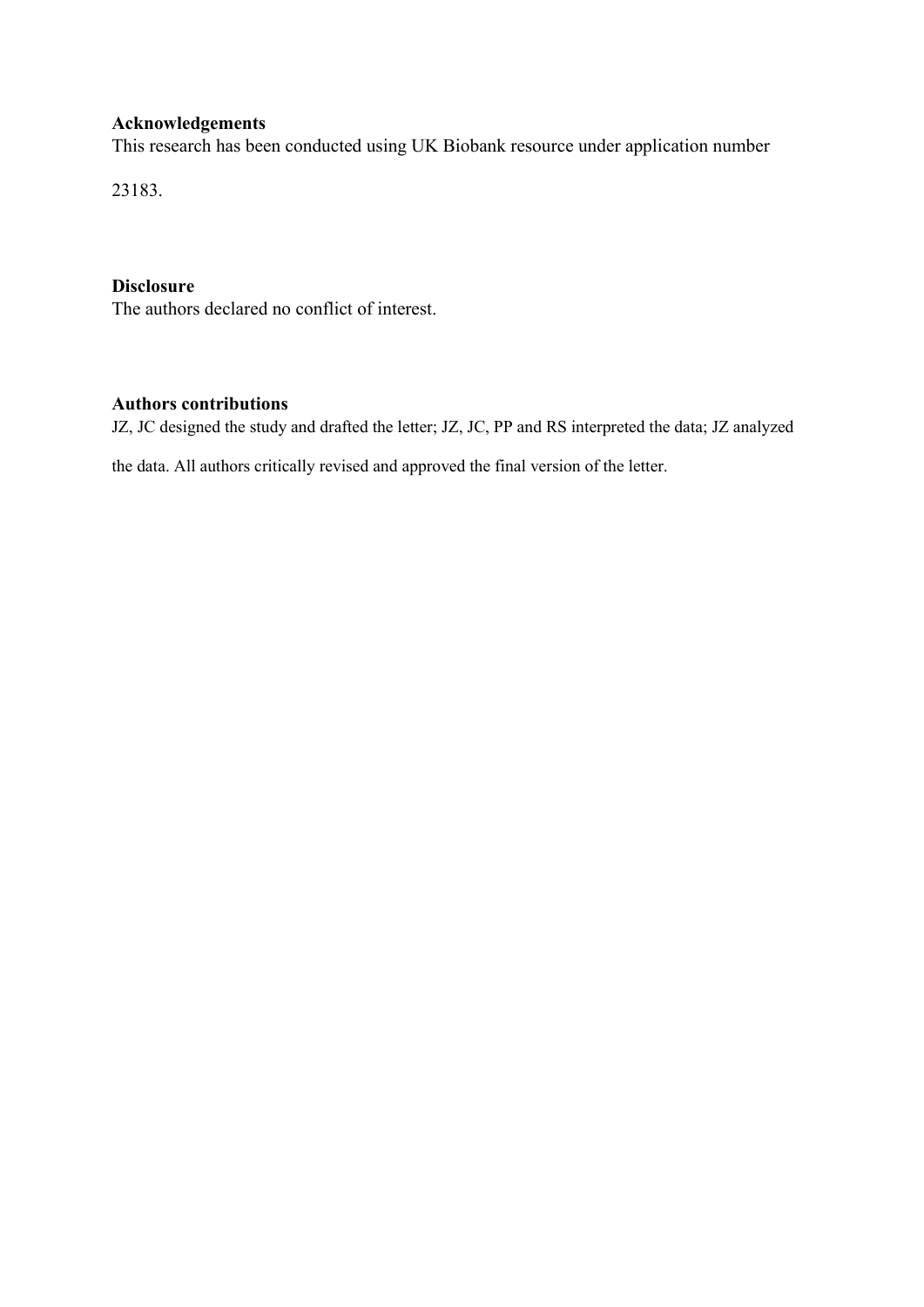| <b>Blood Group by Genotype</b>  |                  |                                |                                      |                                               |                                                                      |                                                                             |
|---------------------------------|------------------|--------------------------------|--------------------------------------|-----------------------------------------------|----------------------------------------------------------------------|-----------------------------------------------------------------------------|
|                                 |                  | Testing for Covid-19 Infection |                                      |                                               | Hospitalisation following a positive test for Covid-19               |                                                                             |
| ABO group                       | $\boldsymbol{N}$ | Tested                         | Positive Test<br>(% of those tested) | OR (95%CI)<br>(for a positive test if tested) | Percentage of Cases with a<br>Positive Test who were<br>Hospitalised | OR (95%CI)<br>(for being hospitalised with<br>COVID-19 if testing positive) |
| O <sub>O</sub>                  | 211,412          | 7,466 (3.5%)                   | 682 (9.1%)                           | Reference                                     | 227 (33.3%)                                                          | Reference                                                                   |
| All groups other than OO        | 275,953          | $10,120(3.7\%)$                | 1,031 (9.5%)                         | $1.05(0.95-1.17)$                             | 365 (38.0%)                                                          | $1.23(1.00-1.51)$                                                           |
| AA                              | 36,332           | 1,404 (3.9%)                   | 142 $(10.1\%)$                       | $1.12(0.93-1.35)$                             | 57 $(40.1\%)$                                                        | $1.34(0.93-1.95)$                                                           |
| AB                              | 17,610           | 613 (3.5%)                     | 56 (9.4%)                            | $1.00(0.75-1.33)$                             | 20 (35.7%)                                                           | $1.11(0.63-1.97)$                                                           |
| AO                              | 175,173          | $6,340(3.6\%)$                 | 586 (9.2%)                           | $1.01(0.90-1.14)$                             | 216 (36.9%)                                                          | $1.17(0.93 - 1.47)$                                                         |
| BB                              | 2,789            | 130(4.7%)                      | $16(12.3\%)$                         | $1.39(0.82 - 2.37)$                           | $8(50.0\%)$                                                          | $2.00(0.74-5.41)$                                                           |
| <b>BO</b>                       | 44,049           | 1,633(3.7%)                    | 161 $(9.9\%)$                        | $1.09(0.91-1.30)$                             | 64 (39.8%)                                                           | $1.32(0.93 - 1.88)$                                                         |
| <b>Blood Group by Phenotype</b> |                  |                                |                                      |                                               |                                                                      |                                                                             |
| $\overline{O}$                  | 211,412          | 7,466 (3.5%)                   | 682 (9.1%)                           | Reference                                     | 227 (33.3%)                                                          | Reference                                                                   |
| All groups other than OO        | 275,953          | $10,120(3.7\%)$                | 1,031 (9.5%)                         | $1.05(0.95-1.17)$                             | 365 (38.0%)                                                          | $1.23(1.00-1.51)$                                                           |
| A                               | 211,505          | 7,744(3.7%)                    | 728 (9.4%)                           | $1.03(0.92 - 1.15)$                           | 273 (37.5%)                                                          | $1.20(0.97-1.50)$                                                           |
| B                               | 46,838           | $1,763(3.8\%)$                 | $177(10.0\%)$                        | $1.11(0.93-1.32)$                             | 72 (40.7%)                                                           | $1.37(0.98-1.93)$                                                           |
| AB                              | 17,610           | 613 (3.5%)                     | 56 (9.1%)                            | $1.00(0.75-1.33)$                             | 20 (35.7%)                                                           | $1.11(0.63-1.97)$                                                           |

**Table 1: Blood groups were associated with COVID-19 using univariate analysis\***

\*Compared with O/OO other blood group (either genotype or phenotype) was not significantly associated with both cases using the multivariate analyses adjusted for age, sex, education and ethnicity groups.